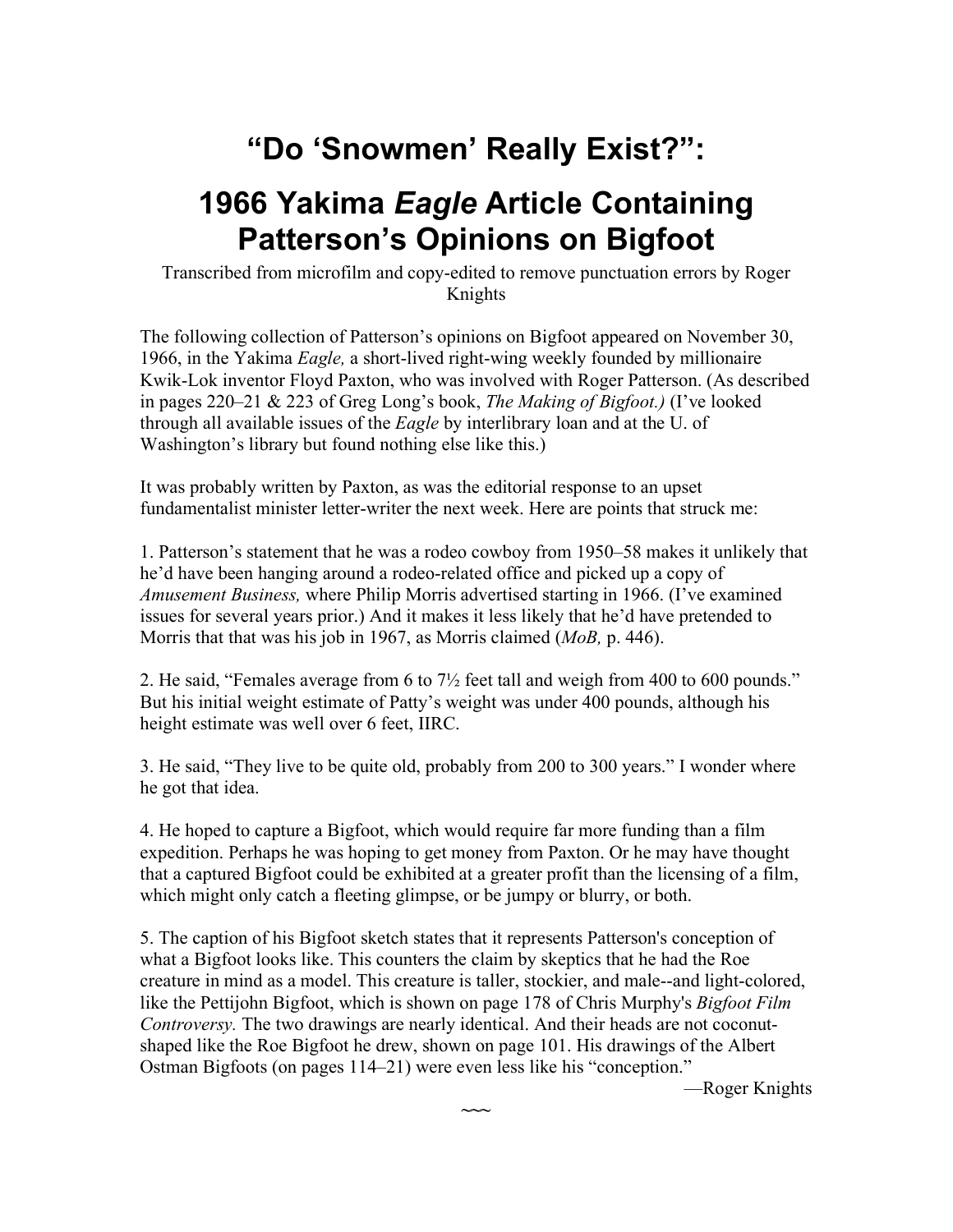### *Do "Snowmen" Really Exist?*  **PREPARE YOURSELF FOR A SHOCK**

According to Roger Patterson, a 33-year-old Yakima man, along with some of the top scientists of the nation, they certainly do exist. Patterson started his study as a skeptic and realizes many people find it hard to believe, but he states, "I know it seems fantastic to have giant hairy creatures roaming about this country, but if people could have been with me the past eight years, they would have no doubt about the existence of these huge creatures."

#### **WROTE BOOK**

Now Patterson has collected the knowledge of his eight-year study into a book that was published in October, entitled "Do Abominable Snowmen of America Really Exist?" The book has drawn a great deal of interest in many areas and is available at all newsstands.

Patterson said he's never met anyone who has come to believe the existence of "big foot" first off "unless he came face to face with one." On the other hand, he has never found a person yet, no matter how skeptical, who didn't become a believer after they really looked into the matter.

The former Yakima Valley College football halfback doesn't mind being laughed at. He just wishes people would be willing to approach the subject with an open mind and give it some serious thought. Because, he states, "This is going to be the greatest scientific find in the history of mankind."

#### **ANY QUESTION**

Patterson, who used to box for the army while stationed in Germany, is prepared for any question about the "big foot." The one he always is asked: "If these giants do exist … then why don't people see them?" "That's just it … many people have seen them…. I have taped interviews with over 20 people that have, and literally thousands that have found tracks. Even at that I have just begun to scratch the surface," Patterson says. "Many people are afraid to tell their story for fear of ridicule, otherwise I would have much more information."

The Northwest, though no longer a frontier, still has lots of areas that are virtually inaccessible. Patterson believes it is these areas where the mountain giants dwell the most. "And they are nocturnal," he said. "Most of them do their moving around at night."

#### **SQUAW MOUNTAIN**

Patterson pointed to the Squaw Mountain area, 30 miles from Portland, where a West Coast airliner crashed earlier this fall. "It took them three days with planes and helicopters to find the wreckage, and they of course knew the flight plan of the jet. After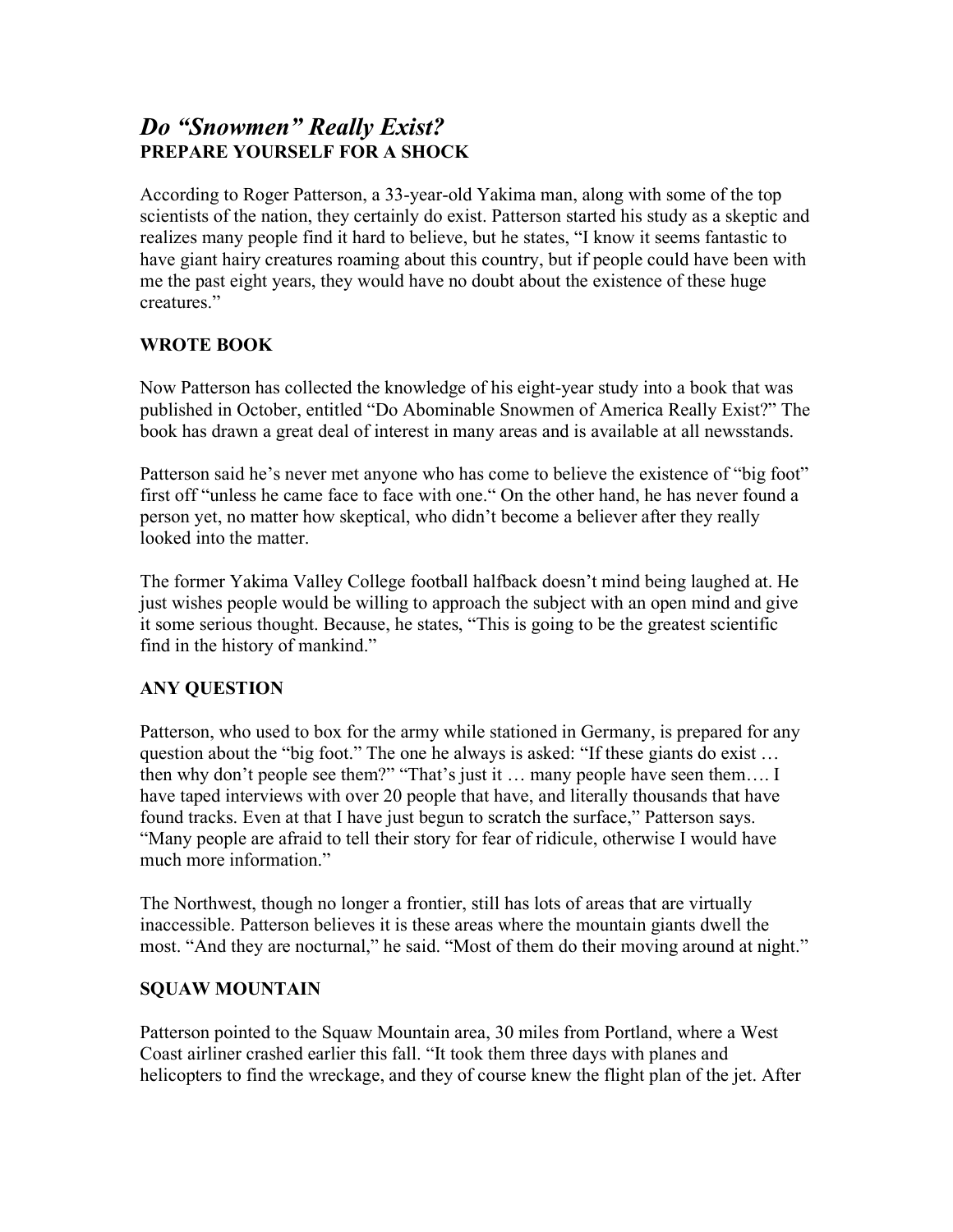it was found the only way in was by helicopter … and people still say, "Where would these giants hide?"

There are miles and miles of inaccessible woodland like that in the Northwest. One such place is around Mt. St. Helens in Washington State. Many sightings of the "big foot" there have caused people to name a canyon, in the high foothills, "Ape Canyon." The canyon is north of the town of Cougar and south of Spirit Lake just on the east side of the mountain.

Another point Patterson brings out, "most wilderness areas have many cougars around, but it is seldom that the most ardent hunter sees one."

Patterson, (who probably is better known as a rodeo contestant on the Northwest circuit 1950–58), plans to line up speaking engagements in the Northwest.

He spoke to the Yakima Bar Association and to the students at Yakima Valley College two weeks ago. He was impressed to find that most students were sincerely interested.

Some of Patterson's precepts about the "big foot" are:

They have many names tacked on by each area --- Northern Calif.—"Bigfoot", Indian name—Oh-Mah; Washington—"Giant Hairy Apes", Indian names—"Stick Indians" or "Seatco"; Canada—Sasquatch, Indian name—Bogs." All of the older Indians know of their existence.

They are usually not aggressive unless wounded.

They appear to be something between a man and an ape, even more primitive looking than the Neanderthal cave man. Adults are huge. Big males are between 7 and 9 feet tall and weigh 700 to 1000 pounds. Females average from 6 to  $7\frac{1}{2}$  feet tall and weigh from 400 to 600 pounds.

They seem to stay in families some, but not in large groups.

They are primarily vegetarians. "Big Foot" feces have been found in Northern California and throughout the Northwest and Canada.

The dwell mostly in rain forests but summer in higher elevations. During the fall they seem to descend to the lowlands and raid fruit orchards. Patterson says he has revised his earlier thinking that the aboriginal giant was strictly a high-alpine, mountain-peak creature. He now thinks the Bigfoot moves to different environments with the seasons. During the fall they have been seen in the upper Yakima Valley orchards near Cascade foothills.

Generally the "big foot" avoids humans.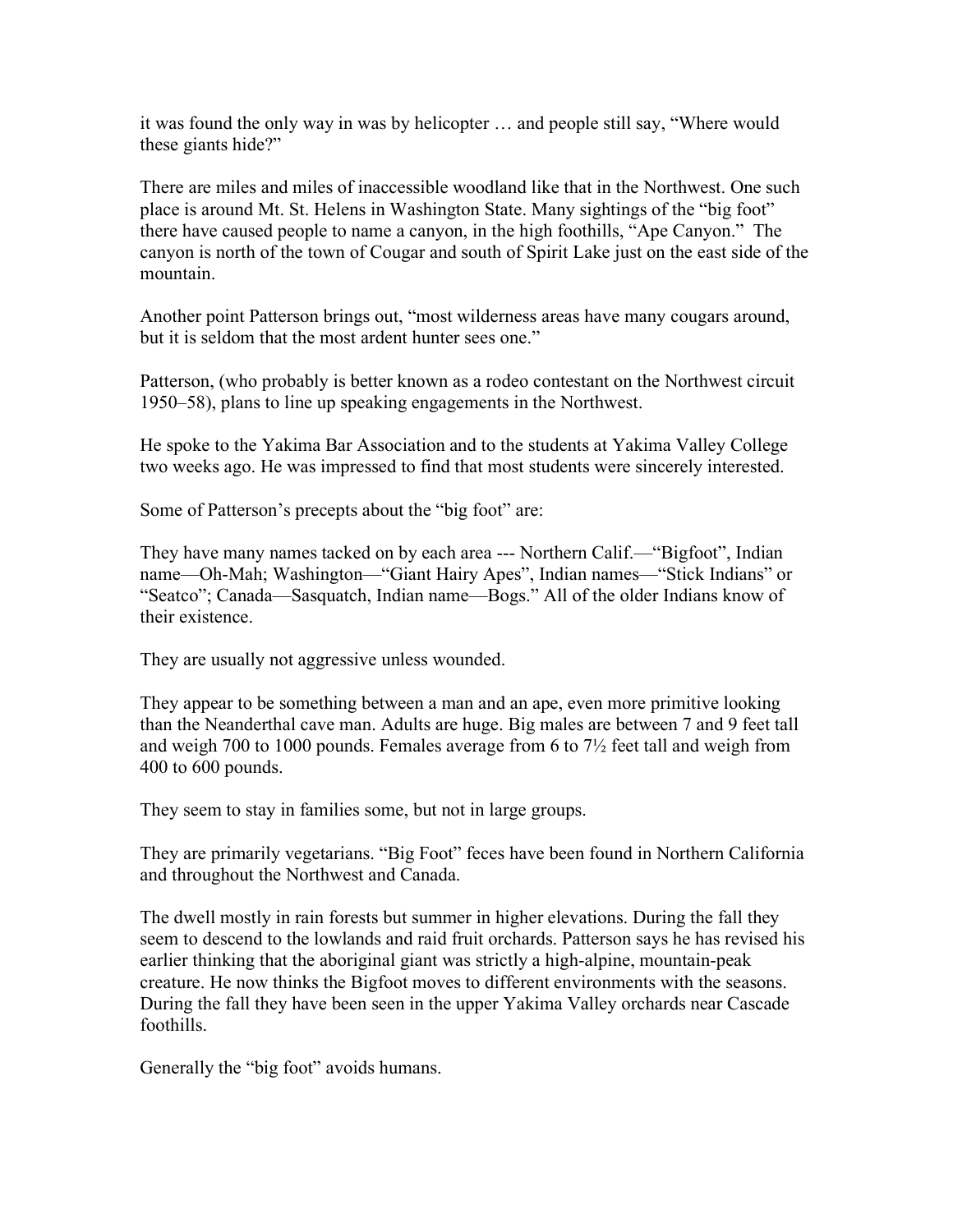They are found mainly in these states---California, Oregon, Washington, Canada, and Alaska.

Their senses are developed highly, making them very cunning and hard to locate.

But they are not of superior intelligence. Nor can one attach any religious significance to them.

They make a high-pitched whistling whine that is an eerie sound indeed.

They live to be quite old, probably from 200 to 300 years. This is one reason they have not become extinct.

Of their general habits we know little, however bits of information which is still slow in coming in is starting to form some type of pattern.

#### **WHERE DID THEY COME FROM**

seems to be one of the big questions asked of Patterson. He parries that this is to be answered by the scientists. Years ago in Northern China giant teeth and skulls were found that belonged to huge man-ape creatures. They were carbon-dated and found to be at least 200,000 years old. They evidently survived—walked across the peninsula that once existed to Alaska and made their way down into the Northwest.

Patterson plans an expedition next year to capture a "big foot." If he is able to do so it will bring to a close the mystery of these strange giants once and for all.

**~~~**

Here's a short link to the image below, so readers can examine it closely: http://goo.gl/p23Glc

Link to Patterson's sketch of a Bigfoot alongside a hunter, with the newspaper's caption included for authentication that this was "Patterson's conception" of a Bigfoot: http://i7.photobucket.com/albums/y254/RogerKni/Bigfoot/CaptionandclearPattersonscon ception\_zps6ed6b50d.png